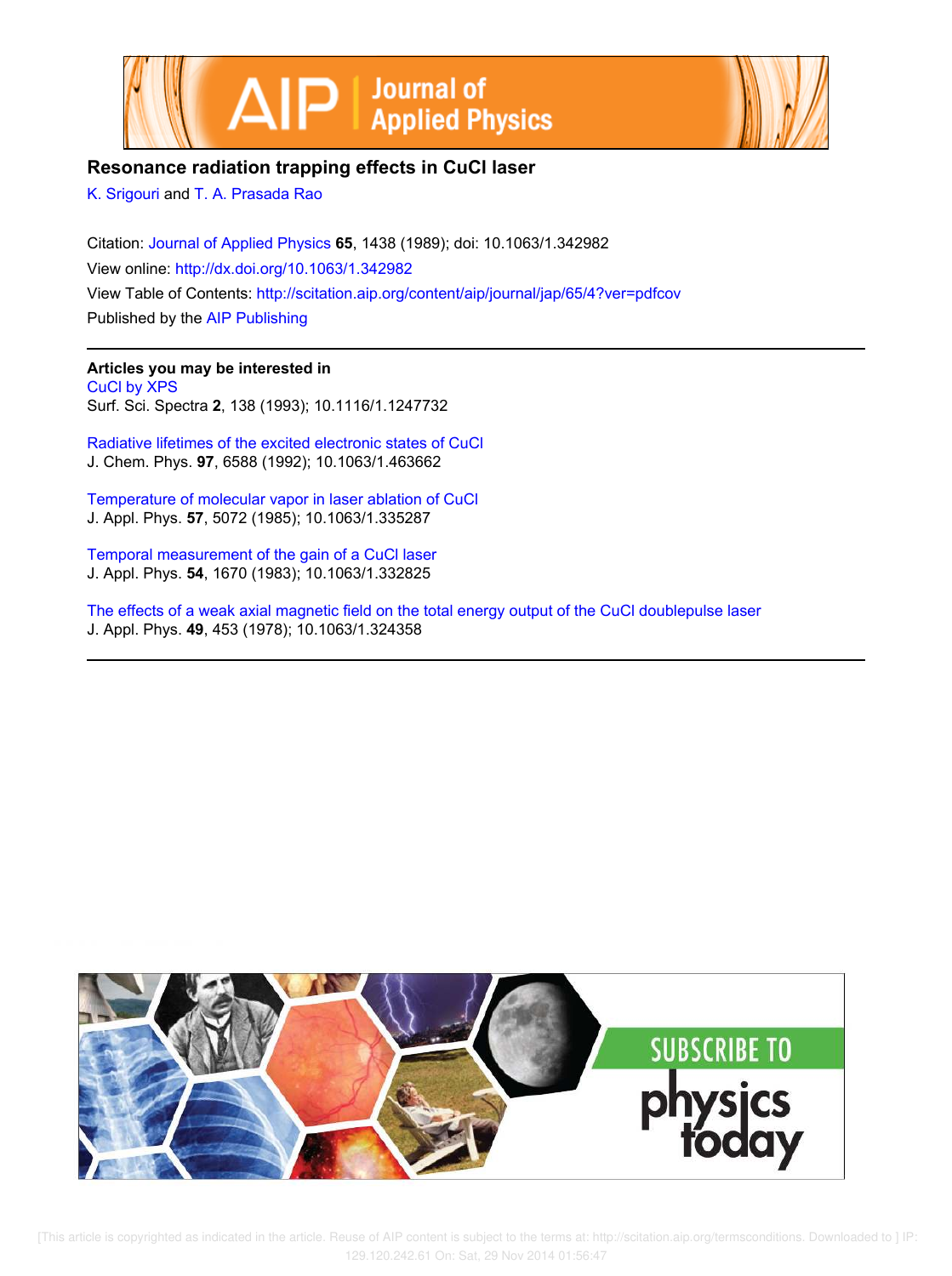# Resonance radiation trapping effects in CuCllaser

K. Srigouri and T. A. Prasada Rao<sup>a)</sup>

*Department of Physics, Indian Insiitute of Technology, Madras-600 036, India* 

(Received 15 May 1988; accepted for publication 30 August 1988)

The effects of resonance radiation trapping of 3248 and 3274  $\AA$  upon the corresponding laser fluorescent lines of 5106, 5700 and 5782  $\AA$  of copper have been investigated as a function of temperature in a CuCllaser with and without helium buffer gas. The experimental values of the laser starting temperature at 315 °C and the dissociation level at about 10% in CuCl at resonance radiation trapping threshold are found to be in good agreement with the reported values from calculations.

### **INTRODUCTION**

Experimental investigations of resonance radiation trapping effects upon the laser transitions starting from the same resonant levels in self-terminating laser systems have not been found in the literature, except in the copper iodide (CuI) laser by Weaver, Liu, and Sucov.<sup>1</sup> The conditions for resonance radiation trapping in these systems are discussed briefly by Walter et al.<sup>2</sup>

Theoretical values of resonance radiation trapping threshold parameters and the trapping effects upon the fluorescent lines (laser lines) for the lasants Cu, CuCI, CuBr, CuI, Mn, and  $MnCl<sub>2</sub>$  have been reported recently by Srigouri, Ramaprabhu, and Prasada Rao.<sup>3</sup> Laser starting temperatures in pure metals and their halides and dissociation levels in metal halides have been estimated at resonance radiation trapping threshold conditions by these authors using Holstein's theory<sup>4,5</sup> of resonance radiation trapping. These threshold parameters were found to be consistent with the experimental observations reported earlier. In order to give experimental support to the theoretical calculations reported by Srigouri and co-workers,<sup>3</sup> a double-pulse CuCl laser has seen fabricated to investigate the effects of resonance radiation trapping upon fluorescent lines (laser lines).

In this paper we present the experimental investigations of the effects of resonance radiation trapping of 3248 and 3274  $\AA$  at threshold, upon the corresponding fluorescent lines of 5106, 5700, and 5782  $\AA$  as a function of tube temperature in copper using a CuCllaser, with and without helium buffer gas.

#### EXPERIMENT AND RESULTS

A double-pulse CuCl laser has been designed and fabricated following the details given by Chakrapani *et al.o* Purified dry cuprous chloride powder is spread alone the length of the quartz plasma tube to form an active length of about 30 cm. The plasma tube is provided with a furnace and a Chromel-Alumel thermocouple with all the necessary controls for temperatures up to 700 "C. Dielectric coated broadband (400-600 nm) mirrors of 99.9% and 70% reflectives obtained from Tee-optics (UK.) are used to form the cavity of the system.

The two capacitor banks with 45 and 5 nF in the low inductance discharge circuits are charged up to 15 k V dc and discharged through the plasma tube using high-voltage spark gaps triggered by a high-voltage double-pulse generator provided with silicon-controlled rectifier circuits. A low-voltage double-pulse generator with a variable delay between the pulses controls the system. The first pulse dissociates the copper chloride in the vapor state into copper atoms and chlorine and their ionic species. The delayed second pulse is an excitation pulse to pump the ground-state atoms to the upper laser level to create transient population inversion. The minimum delay corresponds to the relaxation time of the metastable state to the ground state after dissociation. A pumping current pulse lifetime of about 150-200 ns is found to be adequate for pumping the ground-state atoms in order to have sufficient transient population inversion.

The main object of the experiment is to compare the intensities of the resonance radiative transitions with the laser fluorescent lines as a function of tube temperature. To observe this, it was found convenient to record the resonance radiative transitions and the fluorescent lines using a quartz spectrograph for different tube temperatures. The spectra were recorded using OR WO NP27 photographic films of ASA400. The intensities of the resonance radiative transitions (3248 and 3274  $\AA$ ) and the laser fluorescent lines (5106, 5700, and 5782 Å) were measured using a Joyce Loebel double-beam microdensitometer.

Laser action upon the 5106- $\AA$  line alone in the presence of helium gas at a pressure of 3 Torr has been observed starting from 315°C. The optimum delay between the pulses and the optimum temperature have been determined to be  $350 \,\mu s$ and 350 ·C, respectively. All the following experiments were conducted at the optimum delay.

The experiment to investigate resonance radiation trapping effects was conducted in two parts, one without helium gas and the other with helium gas at a pressure of about 3 Torr. In the first part of the experiment the intensities of the resonance and the fluorescence lines were recorded in the absence of helium. Laser action was not observed in any of these fluorescent lines in the absence of helium, irrespective of their gains. The values of intensity ratios and temperatures ate given in Table 1.

The second part of the experiment in the presence of helium gas reveals the results with laser radiation only from the 5106-A transition. The 5700- and 5782-A lines are not found to be lasing except for 5782 A, very inconsistently. All the measurements are made upon the 5106-A line in the presence of helium under lasing conditions. The values of the

a) Address for correspondence.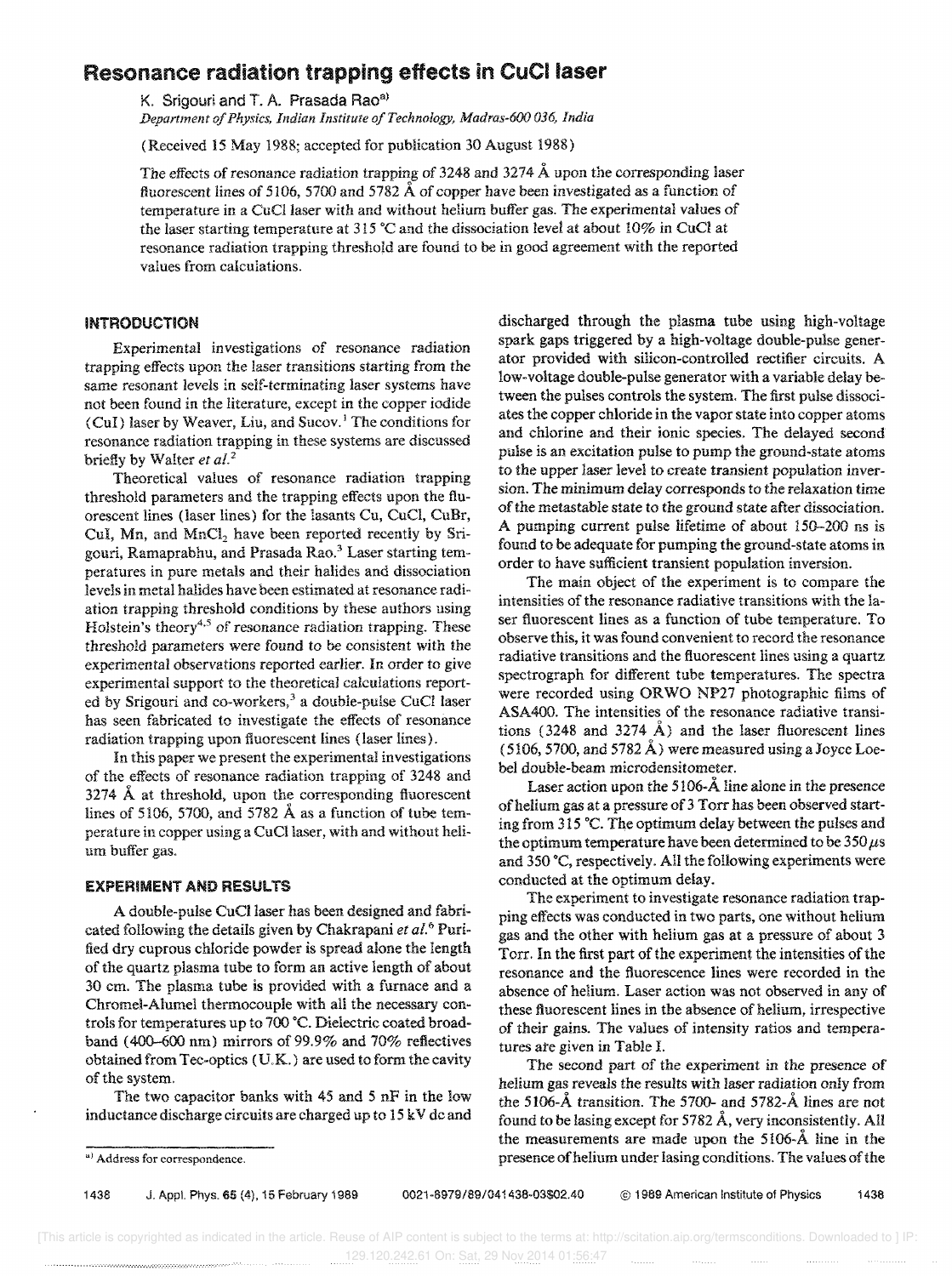TABLE I. Temperature variation of experimental intensity ratios  $(I_F|I_R)$  without helium (fluorescence case).

| Temperature<br>(K) | <u> 2008 - Liza de Bondardo de Alemania (1908), este alemania de la constitución de la constitución de la constitución de la constitución de la constitución de la constitución de la constitución de la constitución de la cons</u><br>$I_{\text{gucweecence}}/I_{\text{resonance}}$ |                     |                     |
|--------------------|---------------------------------------------------------------------------------------------------------------------------------------------------------------------------------------------------------------------------------------------------------------------------------------|---------------------|---------------------|
|                    | $I_{5106}/I_{3248}$                                                                                                                                                                                                                                                                   | $I_{5700}/I_{3248}$ | $I_{3782}/I_{3274}$ |
| 525                | 0.03                                                                                                                                                                                                                                                                                  | $\cdots$            |                     |
| 550                | 0.09                                                                                                                                                                                                                                                                                  | 0.03                | $\cdots$            |
| 575                | 0.5                                                                                                                                                                                                                                                                                   | 0.07                | 0.59                |
| 580                | 0.73                                                                                                                                                                                                                                                                                  | 0.3                 | 0.61                |
| 590                |                                                                                                                                                                                                                                                                                       | 0.6                 | 0.89                |
| 600                | 1.02                                                                                                                                                                                                                                                                                  | 0.9                 |                     |
| 605                | 1.08                                                                                                                                                                                                                                                                                  | .                   | $\cdots$            |
| 612                | 1.37                                                                                                                                                                                                                                                                                  |                     | 14                  |
| 620                | 1.9                                                                                                                                                                                                                                                                                   | $\cdot$             | .                   |



FIG. l. log *[1(5106)/1(3248)* I as a function of temperature (fluorescence  $case$ ).  $\circledast$ , theoretical points; O, experimental points.

intensity ratios and the temperatures are given in Table II. The experimental intensity ratios between fluorescence and resonance transitions in both the cases with and without

helium gas have been computed as shown in Tables I and II following the microdensitometer curves for different temperatures. These curves are to be compared with the theoretical curves obtained to confirm the effects of resonance radiation trapping upon fluorescent lines.

#### **THEORETICAL INTENSITY RATIOS**

The ratio of the intensities of fluorescence and resonance lines given by Weaver and co-workers<sup>1</sup> is written as

$$
I_F/I_R = \lambda_R A_F/\lambda_F A_R,
$$

where  $I_F$  and  $I_R$  are the intensities of the fluorescent and resonance lines with the wavelengths  $\lambda_F$  and  $\lambda_R$ , respectively.  $A_F$  and  $A_R$  are the spontaneous emission rates for the corresponding transitions.

From the theory of resonance radiation trapping, the calculated values of A (trapped) upon 3248 and 3274  $\AA$  already discussed by Srigouri and co-workers,<sup>3</sup> have been taken into account to compute the intensity ratios  $I_F/I_R$  for various temperatures. For  $\lambda_R$ ,  $\lambda_F$ , and  $A_F$  being constant, the theoretical intensity ratios using the formula for different  $A_R$  values corresponding to different temperatures and dissociation levels have been computed. As *AR* is dependent on the ground-state atomic density and also on the tube temperature, theoretical intensity ratios have been computed at each temperature for dissociation levels of 100%, 10%, and 1% in CuCl. These calculations have been performed taking all the fluorescent lines (5100, 5700, and 5782  $\AA$ ) and their

TABLE II. Temperature variation of experimental intensity ratios ( $I_L/I_R$ ) with helium pressure of 3 Torr (laser case).

| www.communication.com/2010/07/2020/08/09/09/2020 00:00 00:00 00:00 00:00 00:00 00:00 00:00 00:00 00:00 00:00 00:00 00:00 00:00 00:00 00:00 00:00 00:00 00:00 00:00 00:00 00:00 00:00 00:00 00:00 00:00 00:00 00:00 00:00 00:00<br>Temperature | $I_{L}/I_{R}$                                                                                                              |  |
|-----------------------------------------------------------------------------------------------------------------------------------------------------------------------------------------------------------------------------------------------|----------------------------------------------------------------------------------------------------------------------------|--|
| (K)                                                                                                                                                                                                                                           | $I_{5106}/I_{3248}$                                                                                                        |  |
| . <del>.</del><br>585                                                                                                                                                                                                                         | the common the common the common of the common the common of the common of the common of the common and the common<br>1.91 |  |
| 600                                                                                                                                                                                                                                           | 3.18                                                                                                                       |  |
| 610                                                                                                                                                                                                                                           | 4.90                                                                                                                       |  |
| 625<br>________                                                                                                                                                                                                                               | 6.01                                                                                                                       |  |

#### 1439 J. Appl. Phys., Vol. 65, No.4, 15 February 1989

corresponding resonance lines (3248 and 3274 A) into consideration. Theoretical curves are plotted for  $I_F/I_R$  against temperature for these dissociation levels and are shown in Figs. 1-4. Experimental intensity ratios obtained from microdensitometer curves for the same range of temperatures are also plotted on the same graphs. Figures 1, 2, and 3 show the variation of  $I_F/I_R$  with temperature for the dissociation levels of 100%, 10%, and 1% along with the experimental points for the fluorescent lines 5106, 5700, and 5782 A. Figure 4 shows the variation of  $I_L/I_R$  with temperature for the same dissociation levels along with the experimental points for the lasing transition 5106 Å ( $I_L$  is the intensity of the lasing transition).

In all these plots, both in the fluorescence as well as laser investigation, the experimental points (open circles) are found to fall very close to the theoretical points (solid circles) at a dissociation level of 10% in the present case of CuCl in a temperature range of 550-650 K. The experimental points in the case of fluorescent transitions 5106, 5700, and 5782 A are found to be in good agreement with the theoretical curve at a dissociation level of 10%. But in the case of laser investigations upon 5106 A, the experimental points are not in exact agreement with the theoretical curve at the 10% dissociation level but are closer to it.



FIG. 2. log  $[I(5700)/I(3248)]$  as a function of temperature (fluorescence  $case$ ).  $\circledast$ , theoretical points;  $\circ$ , experimental points.

#### K. Srigouri and T. A. Prasada Rao 1439

 [This article is copyrighted as indicated in the article. Reuse of AIP content is subject to the terms at: http://scitation.aip.org/termsconditions. Downloaded to ] IP: 129.120.242.61 On: Sat, 29 Nov 2014 01:56:47